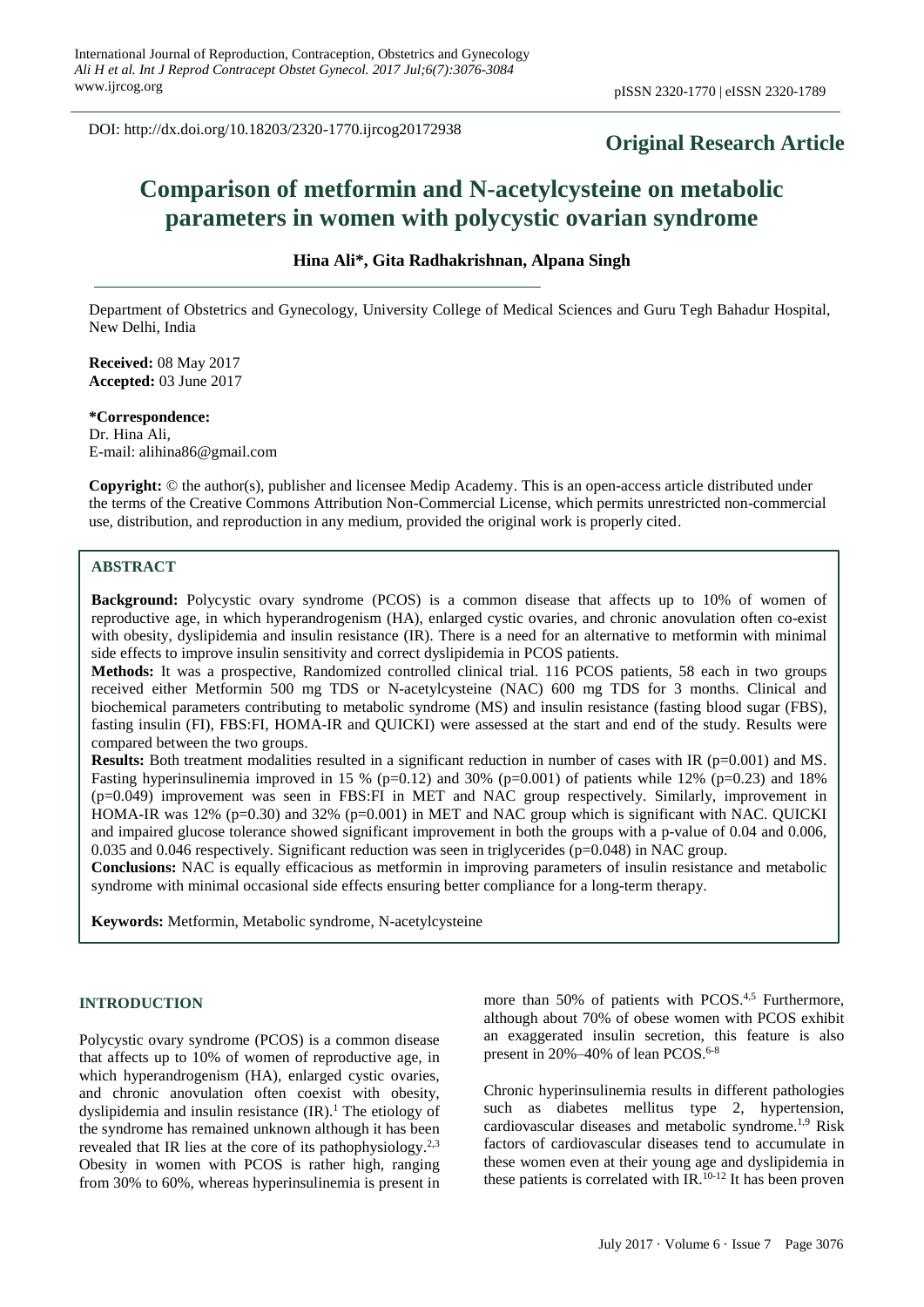that IR results in a disturbed response of glucose to insulin stimulation in skeletal muscles and increase of hepatic glucose production as well as lipolysis. 13-15 While post-receptor dysfunction in the pathway of insulin activity has been introduced as the reason for insulin resistance, the underlying reason for such a dysfunction still remains equivocal. <sup>16</sup> On the other hand hyperinsulinemia accelerate the effect of luteinizing hormone on ovarian theca and androgen synthesis.<sup>17,18</sup> which inhibits ovulation through cessation of follicular maturity process.<sup>19</sup> As a consequence, unlimited exposure to estrogen following anovulation these women are at risk of endometrial cancer. 20

Currently the treatment of PCOS is mainly symptomatic which includes oral contraceptive pills, clomiphene citrate, gonadotropins and laproscopic ovarian drilling. However, their long-term effects in terms of preventing the complications of PCOS, such as cardiovascular disease and diabetes are still unknown. Therefore, evaluation of insulin sensitizers for treating PCOS is essential as insulin resistance lies at its core pathophysiology.6,21 Different studies have proven that treatment with insulin sensitizing agents results in decrease in plasma lipids, reduction in hyperandrogenism, regulation of menstrual cycles and promotion of both spontaneous and induced ovulation. 22,23 Metformin, an insulin sensitizer, is being used for long time in the treatment of PCOS.

Metformin improves the endocrine parameters of PCOS by decreasing the levels of insulin and androgens. 24,25 Problems associated with Metformin include gastrointestinal side effects like nausea, vomiting, abdominal discomfort, flatulence, indigestion, constipation, heartburn etc and increase in homocysteine levels in some patients which limits their long-term use. 26 Hyperhomocysteinemia is a risk for cardiovascular diseases, thromobophilia, pre-eclampsia and recurrent abortion. N-acetylcysteine (NAC) is a stable derivative of the aminoacid cysteine which has anti-oxidant properties and is required for the body's production of glutathione. Glutathione along with NAC are powerful anti-oxidants which protect insulin receptors against oxidant agents.<sup>27</sup> NAC probably influences insulin receptor activity.<sup>6,28</sup>

It is a mucolytic which is being approved to be used in COPD patients. NAC is not found in diet but is available as nutritional supplement so it is safe and has no documented side effects till now. It has proven activity on insulin secretion in pancreatic cells acting as an insulin sensitizer. It also has an anti-apoptotic activity protective against focal ischemia at the level of ovary. NAC reduces plasma homocysteine levels. <sup>29</sup> Therefore, the present study was planned to compare the metabolic effects of metformin and NAC in PCOS patients as both are insulin sensitizers and can be beneficial in PCOS patients in ameliorating the long-term complications. Also, NAC can substitute metformin as it has no side effects and can be safe for long term treatment.

# **METHODS**

This was a prospective follow up study conducted in the Department of Obstetrics and Gynecology at the University College of Medical Sciences and Guru Teg Bahadur Hospital, Delhi from November 2012 to April 2014.

#### *Inclusion criteria*

Women in 15-45 years of age diagnosed as PCOS fulfilling at least two of the following three criteria (Rotterdam criteria 2003), after exclusion of other etiologies:

- Oligo or anovulation (fewer than six menstrual periods in preceding one year)
- Clinical and/or biochemical evidence of hyperandrogenism
- Ultrasound criteria used for diagnosis of polycystic ovary: presence of 12 or more follicles measuring 2-9 mm in diameter in at least one ovary and/or increased ovarian volume (>10 ml).

#### *Exclusion criteria*

- Pregnancy
- History of cigarette smoking, alcohol consumption
- Current or previous use (within 3 months) of oral contraceptives, antiandrogens, antidiabetics, statins, glucocorticoids or intake of any other hormone
- Known case of diabetes mellitus or diagnosed diabetic during investigation by OGTT
- Other factors for infertility like congenital adrenal hyperplasia, thyroid dysfunction, Cushing syndrome, hyperprolactinemia, androgen secreting neoplasia
- Hepatic and kidney diseases and peptic ulcer
- Hypersensitivity to either Metformin or NAC.

#### *Methodology*

Informed written consent was taken from all the subjects. A detailed clinical history with specific reference to following points was elicited from all recruited women:

- Age at menarche
- Menstrual cycle pattern (regular, oligomenorrhoea, amenorrhoea)
- History of weight gain if any (recent/rapid)
- Excess hair growth
- Family history of PCOS, diabetes mellitus, hypertension, cardiovascular disease, obesity, infertility.

Detailed general physical and clinical examination was done with special emphasis on:

- Body mass index (BMI)
- Waist-hip ratio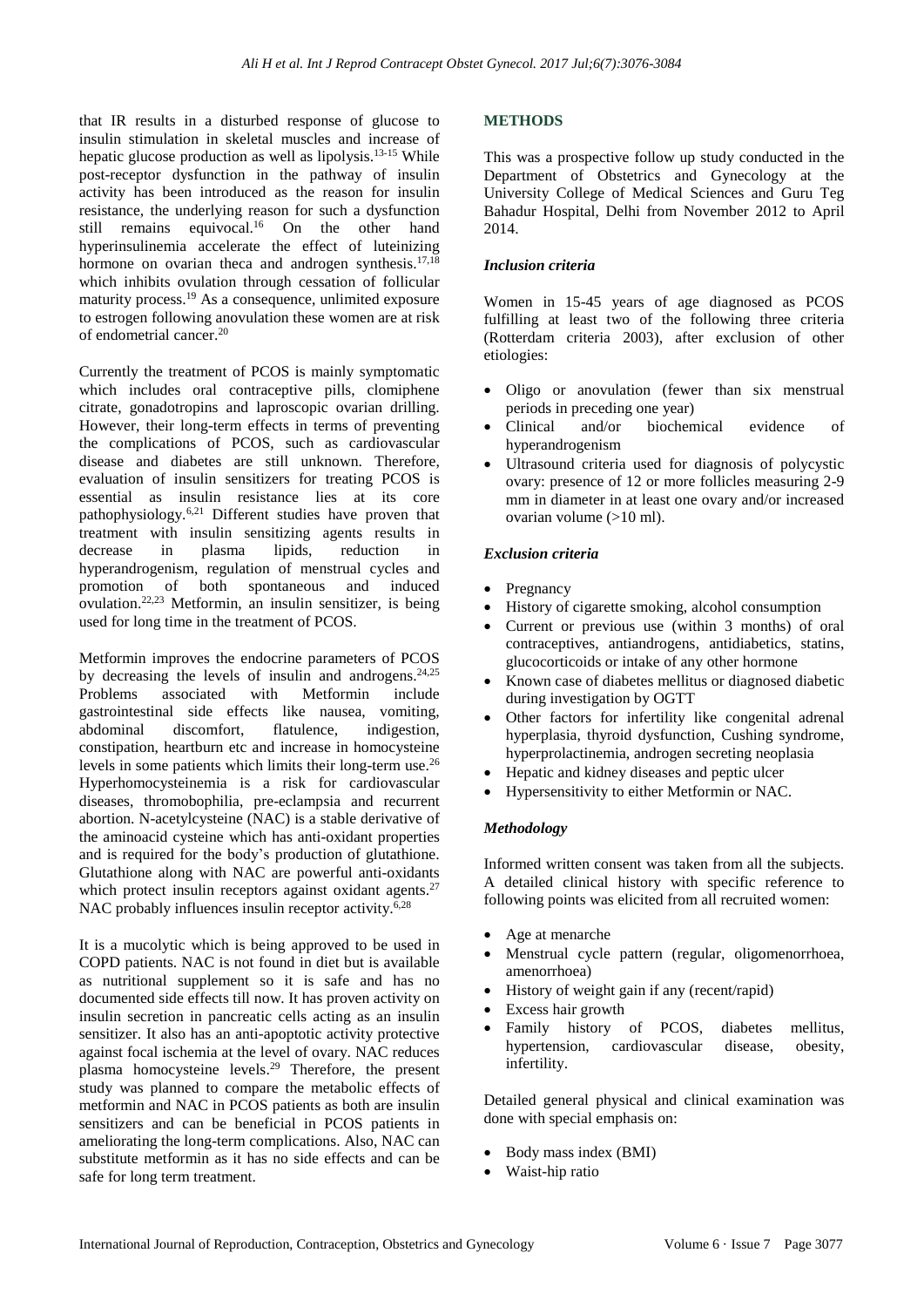- Blood pressure measurement (mmHg) in right arm sitting position
- Clinical evidence of hyerandrogenemia: Hirsutism (scored objectively by Ferriman-Gallwey score), acne (IADVL classification), androgenic alopecia.
- Presence of acanthosis nigricans.

All patients were subjected to pelvic USG (Wipro GE LOGIQ 500 using 5.0 MHz abdominal transducer) on day 2 or day 3 of cycle in menstruating women or on any day in patients with amenorrhoea. In sexually active women, transvaginal sonography was performed by the same machine using 7.0 MHz vaginal transducer.

#### *Biochemical Parameters*

20 ml of venous blood sample was taken after overnight fasting on day 2/day 3 of cycle in menstruating women or on any day in amenorrheic women. These were centrifuged immediately and sera were separated and stored at -20°C until assayed for the Serum lipid profile by auto analyzer- Triglycerides (TG), High Density Lipoproteins (HDL), Very Low Density Lipo-proteins (VLDL), Low Density Lipo-proteins (LDL) (all measured in mg/dl).

- Fasting serum glucose by glucose oxidase-peroxidase method (mg/dl).
- 2-hour blood glucose after 75 gm oral glucose load taken after fasting state (mg/dl).
- Fasting serum insulin by commercial radioimmuno assay kits (µIU/ml) (Beckman Coulter, USA)
- Serum Total testosterone by Commercial Radio Immuno Assay kits (ng/ml) (Beckman Coulter, US).
- Serum Prolactin levels by ELISA (ng/ml)
- TSH levels ( $\mu$ IU/ml) by commercial radioimmuno assay kits.

Insulin resistance was diagnosed in the presence of one of the following:

- Increased fasting insulin  $(>15 \mu$ IU/ml)
- Ratio of fasting blood sugar: fasting insulin <4.5
- Impaired glucose tolerance- plasma glucose 140 mg/dl-199 mg/dl, 2hours after 75 gms oral glucose load
- Homeostatic model assessment (HOMA-IR) >2.5: fasting glucose (mg/dl) x Fasting insulin (mIU/l)/405
- Quantitative insulin sensitivity check index (QUICKI)  $\langle 0.357:1/\log$  [fasting insulin ( $\mu$ IU/ml)] +log [fasting glucose (mg/dl)].

Simple randomization using computer generated random numbers.

Patients were divided in 2 groups: Group MET received tablet Metformin 500 mg-OD  $1<sup>st</sup>$  week, BD  $2<sup>nd</sup>$  week,

TDS 3 rd week onwards. Group NAC received capsule Nacetylcysteine 600 mg-OD 1 st week, BD 2nd week, TDS 3 rd week onwards. Both groups received medication for 3 months.

#### *Follow up details*

All participants were instructed to take tablet once a day in the 1st week and twice a day in the 2nd week. They were asked to initially come after two weeks. If the patient was found to be intolerant to the medication, she was excluded from the study. Those with no or minimal side effects were counseled to continue therapy in a dosage of 1 tablet three times a day from the third week. From there on patients were called at 4 weekly intervals. At the end of 3 months, biochemical evaluations were repeated to report changes in metabolic parameters.

#### *Statistical analysis*

All statistical analysis was carried out using SPSS software version 17.0. Within and between the two groups, comparisons were obtained by repeated measure ANOVA. Unpaired t-test and chi-square were used to study the differences in anthropometric parameters. P<0.05 was considered significant. All values expressed as mean±standard deviation.

#### **RESULTS**

Number of patients showing improvement in other anthropometric parameters were comparable but even though at recruitment number of patients with DBP>85 were significantly higher in NAC group, there was 50% reduction in the number of patients in both groups showing improvement in DBP (Figure1).

After three months of therapy, there was a marginally non-significant decline in the mean of all the anthropometric parameters namely weight, BMI, waist circumference, hip circumference, WHR and diastolic blood pressure in both the groups but statistically significant decline in systolic BP was observed only in the NAC group  $(p=0.024)$  (Table 1).

All patients showing fasting hyperglycemia became euglycemic after metformin therapy (p=0.002) but this improvement was seen in only 50% patients in NAC group. However, this improvement was not statistically significant. Number of patients showing improved impaired glucose tolerance was not significant in either group.

30% and 33.33% women in MET and NAC group respectively had FG: I <4.5 at baseline while after treatment FG: I<4.5 was seen in 18.3% and 15.8% in the two groups respectively. This difference was significant only in NAC group (p=0.049) and not in MET group.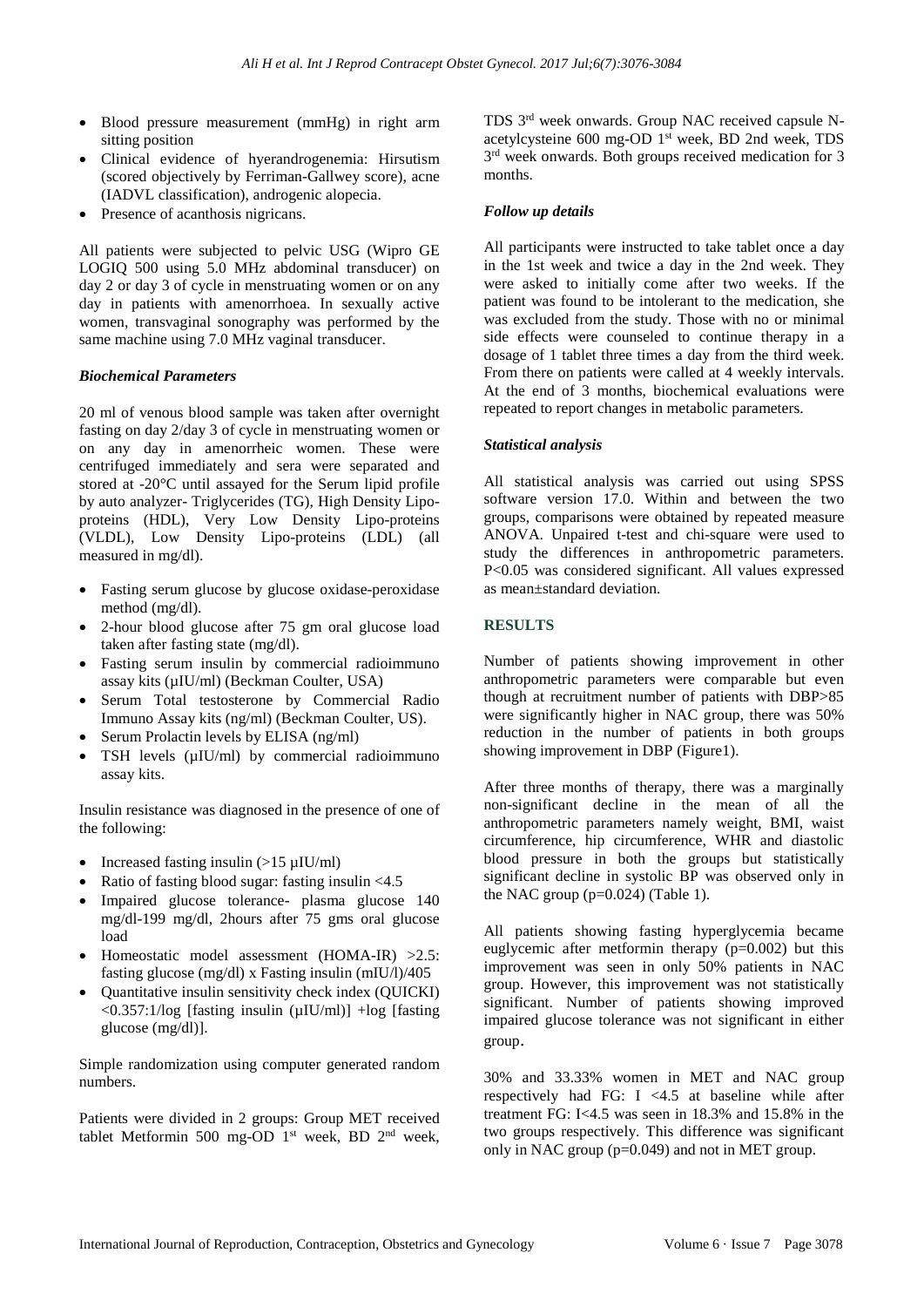**Table 1: Comparison of effects of therapy on anthropometric parameters.**

| <b>Group MET</b>  |                    | p-value |                   |                    | p-value |
|-------------------|--------------------|---------|-------------------|--------------------|---------|
| Before*           | After <sup>#</sup> |         | Before*           | After#             |         |
| $61.14 \pm 9.98$  | $61.00 \pm 9.88$   | 0.994   | $61.99 \pm 12.31$ | $61.01 \pm 11.83$  | 0.665   |
| $26.52 + 4.06$    | $26.47 + 4.13$     | 0.951   | $26.70 \pm 5.36$  | $26.36 + 4.69$     | 0.719   |
| $76.90 \pm 7.56$  | $76.43 \pm 7.53$   | 0.758   | $78.65 \pm 9.58$  | $77.74 + 9.63$     | 0.614   |
| $93.08 \pm 5.70$  | $93.02 \pm 5.84$   | 0.959   | $94.02 \pm 7.83$  | $93.07 + 7.29$     | 0.504   |
| $0.82+0.06$       | $0.82+0.07$        | 1.000   | $0.83 \pm 0.07$   | $0.82 \pm 0.06$    | 0.414   |
| $119.78 \pm 8.83$ | $118.12 + 9.68$    | 0.377   | $121.72 + 9.21$   | $117.54 \pm 10.33$ | 0.024   |
| $77.12 \pm 6.86$  | $76.18 \pm 6.57$   | 0.490   | 79.70±7.54        | $78.00 \pm 7.19$   | 0.220   |
|                   |                    |         |                   | <b>Group NAC</b>   |         |



#### **Figure 1: Consort statement indicating the procedure of recruitment.**

Fasting hyperinsulinemia was seen in 38.7% and 45.6% in MET and NAC group respectively at recruitment followed by a decline to 22.4% and 15.7% in two groups after therapy which was significant in NAC group (p=0.001). 46.7% and 61.4% patients had HOMA-IR value >2.5 (one of the marker of insulin resistance) at start of therapy in MET and NAC group respectively while  $34.5\%$  and  $29.8\%$  had HOMA-IR  $>2.5$  after therapy which was significant in NAC group  $(p=0.001)$ not in MET group.

QUICKI <0.35 was seen in 63.2% and 73.6% of patients in MET and NAC group respectively at baseline whereas it was found in 40.8% and 40.3% in two groups after therapy. This was significant in both the groups  $(p=0.04)$ and p=0.006).



#### **Figure 2: Comparison of number of patients showing Improvement metabolic parameters after 3 months of therapy.**



#### **Figure 3: Comparison of number of patients showing Improvement metabolic parameters after 3 months of therapy.**

Similarly, 12.2% and 24.5% patients had hypertriglyceridemia (TG>150 mg/dl) at recruitment in MET and NAC group respectively while only 4.08% and 8.7% had hypertriglyceridemia after therapy. This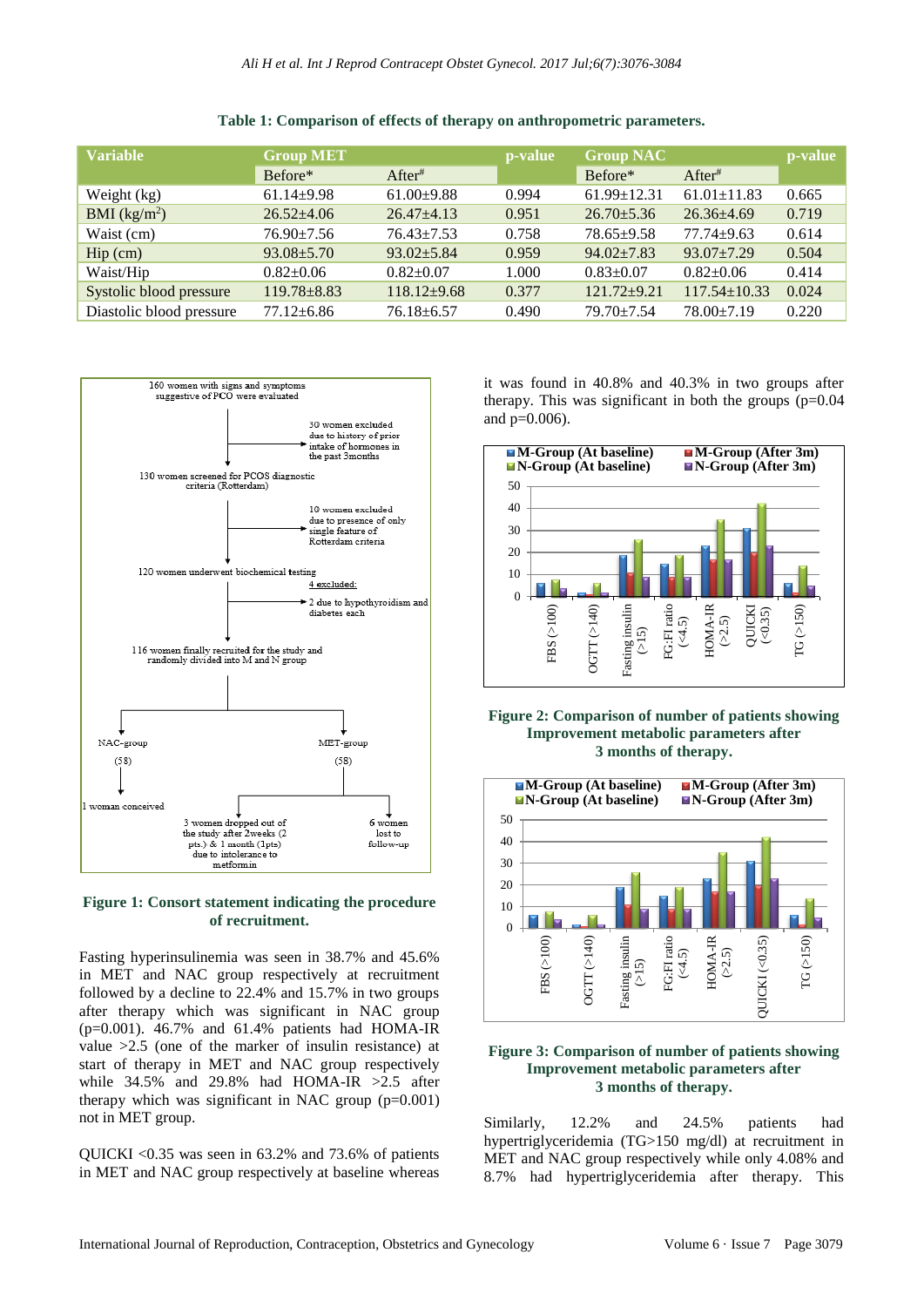decrease in the number of patients was found to be significant in NAC group (p=0.04) not in MET group (Figure 3). There was significant improvement in parameters of insulin resistance viz. fasting insulin, FG:FI, OGTT, HOMA-IR and QUICKI in the two groups. Similarly, there was drop in TG, LDL, VLDL and testosterone in the two groups after 3 months of medication while there was significant decline in testosterone in NAC group only (p=0.049) (Table 2).

There was a significantly higher prevalence of cases with MS in the NAC group at baseline (8/49 vs 16/59; p=0.001). Both MET and NAC brought about a significant reduction in the number of cases with MS  $(p=0.09$  for MET and 0.002 for NAC). There was  $75%$ reduction in cases with MS after Met therapy (from 8 cases to 2) whereas only a 32% reduction was observed in the NAC group (16 cases to 11) and this difference remained significant  $(2/49 \text{ vs } 11/57; \text{p}=0.002)$  (Table 3).

| <b>Variable</b>                | <b>Group MET</b>   |                    |         | <b>Group NAC</b>   |                    | $p-$   |
|--------------------------------|--------------------|--------------------|---------|--------------------|--------------------|--------|
|                                | Before*            | After <sup>#</sup> | p-value | Before*            | After <sup>#</sup> | value  |
| Fasting Blood Sugar (mg/dl)    | $88.25 \pm 9.80$   | $82.85 \pm 8.87$   | 0.005   | $89.04 \pm 10.81$  | $83.46 \pm 9.21$   | 0.007  |
| Fasting Insulin $(\mu I U/ml)$ | $13.54 \pm 7.65$   | $10.00\pm 6.59$    | 0.015   | $16.05 \pm 10.12$  | $9.59 \pm 5.35$    | 0.001  |
| F.B.S/F.I.                     | $8.42 \pm 0.08$    | $12.24 \pm 0.08$   | 0.001   | $7.50 \pm 0.11$    | $11.63 \pm 0.06$   | 0.0001 |
| $OGTT$ (mg/dl)                 | $111.68 \pm 20.25$ | $102.51 + 22.20$   | 0.035   | $113.02 \pm 21.47$ | $105.95 \pm 17.13$ | 0.046  |
| Homa-IR                        | $3.00 \pm 1.86$    | $2.02+1.38$        | 0.003   | $3.59 \pm 2.30$    | $1.98 \pm 1.13$    | 0.0001 |
| <b>OUICKI</b>                  | $0.33 \pm 0.01$    | $0.36 \pm 0.01$    | 0.0001  | $0.33 \pm 0.01$    | $0.36 \pm 0.01$    | 0.0001 |
| $TG \, (mg/dl)$                | $111.94 \pm 32.41$ | $105.72 \pm 29.20$ | 0.321   | $124.71 + 47.64$   | $110.32 \pm 28.17$ | 0.048  |
| $LDL$ (mg/dl)                  | $91.62 \pm 18.98$  | $89.76 \pm 18.77$  | 0.626   | $96.18 \pm 24.60$  | $89.62 \pm 22.78$  | 0.142  |
| $HDL$ (mg/dl)                  | $39.04 \pm 8.60$   | $38.72 + 9.52$     | 0.861   | $40.93 \pm 9.43$   | $41.44 \pm 9.90$   | 0.778  |
| $VLDL$ (mg/dl)                 | $21.71 \pm 6.11$   | $20.09 \pm 5.61$   | 0.178   | $23.50 \pm 9.52$   | $21.11 \pm 5.97$   | 0.111  |
| <b>HDL/LDL</b>                 | $0.44 \pm 0.14$    | $0.45 \pm 0.15$    | 0.733   | $0.45 \pm 0.17$    | $0.49 \pm 0.19$    | 0.238  |

#### **Table 2: Comparison of effects of therapy on metabolic parameters.**

At baseline 81.6% patients (40/49) in MET group were insulin resistant fulfilling one or more of the diagnostic criteria. The corresponding data for the NAC group was 91% patients (52/57). This baseline prevalence of IR was comparable between the two groups (p=0.16). Post therapy IR was documented in 42% (21/49) and 58% (33/57) in MET and NAC groups respectively, revealing a 50% reduction in either group. Both treatment modalities resulted in a significant reduction in number of cases with IR  $(p=0.001)$ . However, the number of cases with IR after treatment remained comparable between the two groups (21 vs 33; p=0.17) (Table 4). 13 (26.5%) patients in MET group and 3(5%) patients in NAC group reported the above side effects while on therapy (Table 5).

**Table 3: Comparison of number of cases with metabolic syndrome in two groups after therapy.**

| No. of<br>criteria<br>fulfilled for<br>diagnosis | <b>MET</b><br>group<br><b>Baseline</b> | MET<br>group<br><b>After</b><br>3m | <b>NAC</b><br>group<br><b>baseline</b> | <b>NAC</b><br>group<br><b>After</b><br>3m |
|--------------------------------------------------|----------------------------------------|------------------------------------|----------------------------------------|-------------------------------------------|
| 3                                                | 6                                      | $\mathcal{D}_{\mathcal{L}}$        | 12                                     | 10                                        |
|                                                  | 2                                      | 0                                  | 3                                      |                                           |
| 5                                                |                                        | $\left( \right)$                   |                                        |                                           |
| n                                                | 49                                     | 49                                 | 57                                     | 57                                        |

#### **Table 4: Comparison of number of cases with insulin resistance in two groups after therapy.**

| <b>No. of parameters</b> | $MET-Group(n=49)$ | <b>MET-Group</b>  | <b>NAC-Group</b>  | <b>NAC-Group</b>  |
|--------------------------|-------------------|-------------------|-------------------|-------------------|
| fulfilled                | <b>Baseline</b>   | $(n=49)$ After 3m | $(n=57)$ baseline | $(n=57)$ After 3m |
|                          |                   |                   |                   |                   |
|                          | 10                |                   |                   |                   |
|                          |                   |                   |                   |                   |
|                          |                   |                   | 10                |                   |
|                          |                   |                   |                   |                   |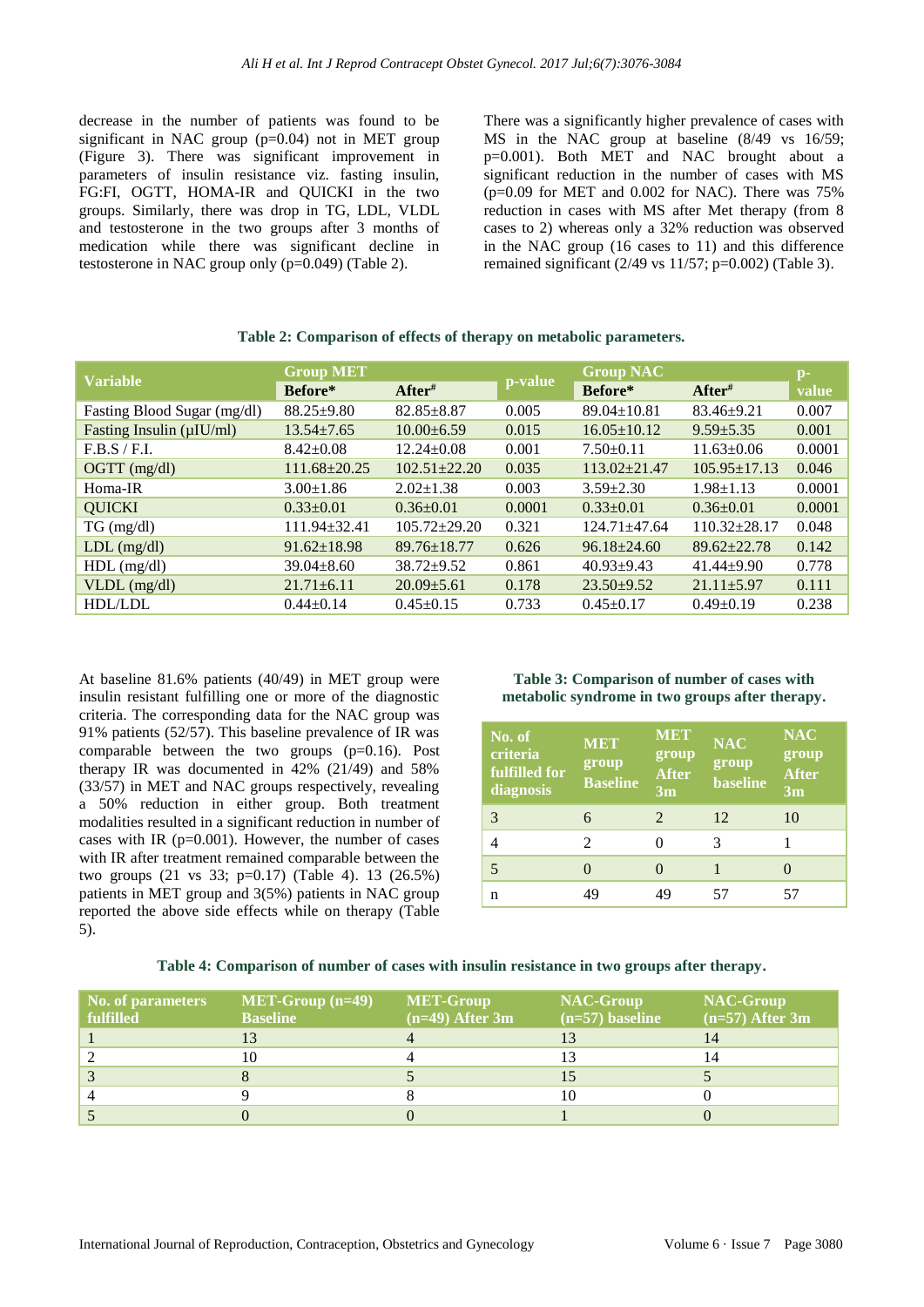#### **Table 5: Comparison of side effects in two groups.**

| <b>Side effects</b> | <b>MET</b> group<br>$(n=49)$ | <b>NAC</b> group<br>$(n=57)$ |
|---------------------|------------------------------|------------------------------|
| Nausea              |                              |                              |
| Heartburn           |                              |                              |
| Constipation        |                              |                              |
| Lassitude           |                              |                              |

#### **DISCUSSION**

In the present study, three months therapy of Metformin and NAC were compared for their effects on parameters of insulin resistance and dyslipidemia in women with PCOS. Confounding factors like smoking, alcoholism or any medical disorders which might affect the drug metabolism were excluded from the study. Known cases of Diabetes and Hypertension were also excluded. 106 PCOS women completed the study of 3 months therapy, 49 and 57 receiving Metformin and NAC respectively.

Age of patients ranged from 16-35 years with a mean of 22.75 years. Since patients were recruited from general OPD and not from an infertility clinic about 60% were unmarried and nearly a quarter were teenagers, with main complaints being menstrual irregularities (85%), weight gain (28%) or symptoms of clinical hyperandrogenism (26%). All the symptoms were equally distributed in the two groups at the time of recruitment showing no baseline bias.

Family history of PCOS associated comorbidities could be elicited in as high as 45% cases (diabetes mellitus in 29% cases) and this despite a large number of patients being not aware of diabetes, CAD etc. in the immediate family members. Strong associations of Diabetes or glucose intolerance in up to 40% of first degree relatives of PCOS has been reported by Fox  $R^{30}$  While some studies have reported family history of CAD and PCOS in PCOS, no such history could be elicited from the patients in the present study.<sup>30,31</sup>

The mean BMI of the study population was found to be  $26.56$  kg/m<sup>2</sup> with 79 % and 77% in MET and NAC group respectively having a BMI  $>23$  kg/m<sup>2</sup>. Reported prevalence of obesity in women with PCOS by Majumdar et al range from 30% to 60% in Asian/ Indian women.

The range of waist circumference was found to be 62-108 cms with a mean of 76.89 cms and 78.64 cms in MET and NAC group respectively with waist circumference of >80 cm in 30.6 % and 35% of patients in the two groups. Despite the mean waist circumference of patients being <80 cm and comparable in two groups WHR remained higher than 0.81 in 63.3% and 64.9 % of patient in MET and NAC group, indicating predominance of central obesity in these women. Higher percentage of increased WHR in present study is similar to that reported by other studies. 33-35

The mean of systolic BP was 118.12 and 117.54 mmHg while diastolic BP were 77.12 and 79.70 mmHg in MET and NAC group respectively at recruitment. Systolic hypertension was seen in about 7% cases (3 in MET and 4 in NAC group) and five (10%) in MET and twenty (35%) in NAC-group had diastolic hypertension similar to the prevalence of 10-15% reported by Majumdar et al on Indian population.<sup>35</sup> The prevalence of prehypertension was seen in 20-30% cases. However, recruitment bias came to light for distribution of cases with diastolic hypertension being significantly higher in NAC group (20 v/s 5, p<0.002).

Baseline biochemical and hormonal parameters were comparable between the two groups. FBS >100 mg/dl and IGT was seen in 8 women (16.3%) in MET gp. and in 14 (24.5%) in NAC group. As high as 30-40% of impaired glucose tolerance reported in various studies suggests that PCOS is probably a pre-diabetic condition. <sup>36</sup> This lower range of abnormal FBS and IGT in the present study could be probably due to the younger age of PCOS cohort.

Taking a cut-off of  $>15 \mu$ IU/ml, fasting hyperinsulinemia was seen in nineteen (38.7%) and twenty-six (45.6%) patients. The cutoff point used to define IR appears to be different among various ethnic groups. Kauffman et al.<sup>37</sup> found that in regard to diagnosing IR with a fasting insulin level, a cutoff point of  $\geq 20$   $\mu$ U/mL was appropriate for white women, but in Mexican American women, a cutoff point of  $\geq$ 23 μU/mL should be used. This lower fasting insulin cutoff point was specifically chosen to reduce the bias of our results toward a falsely low rate of IR.

Similarly, fasting glucose insulin ratio <4.5 was seen in 15 (30.6%) and nineteen (33.3%) pts with a mean of 13.54 µIU/ml, 8.42 in MET group and 16.05 µIU/ml, 7.50 in NAC group respectively.

Twenty-three (46%) and thirty-five (61.4%) patients had abnormal HOMA-IR  $>2.5$  and thirty-one (63.2%) and forty-two (73.6%) had abnormal QUICKI <0.35 in MET and NAC group respectively. Insulin resistance was observed in 26% patients according to HOMA-IR by Jolanta et al on western population. A higher percentage of IR was seen which might be due to Indian subjects.<sup>38</sup>

Similar mean of fasting glucose while higher values of fasting insulin and HOMA-IR was reported by a study done on 100 subjects (50 in MET and 50 in NAC group) by Gayatri K on Indian population while OGTT and QUICKI were not taken as an assessment for insulin resistance in that study.<sup>39</sup>

In the present study, HDL<50 mg/dl was seen in 45 (91.8%) and 49 (85.9%) pts with mean of 39.04 and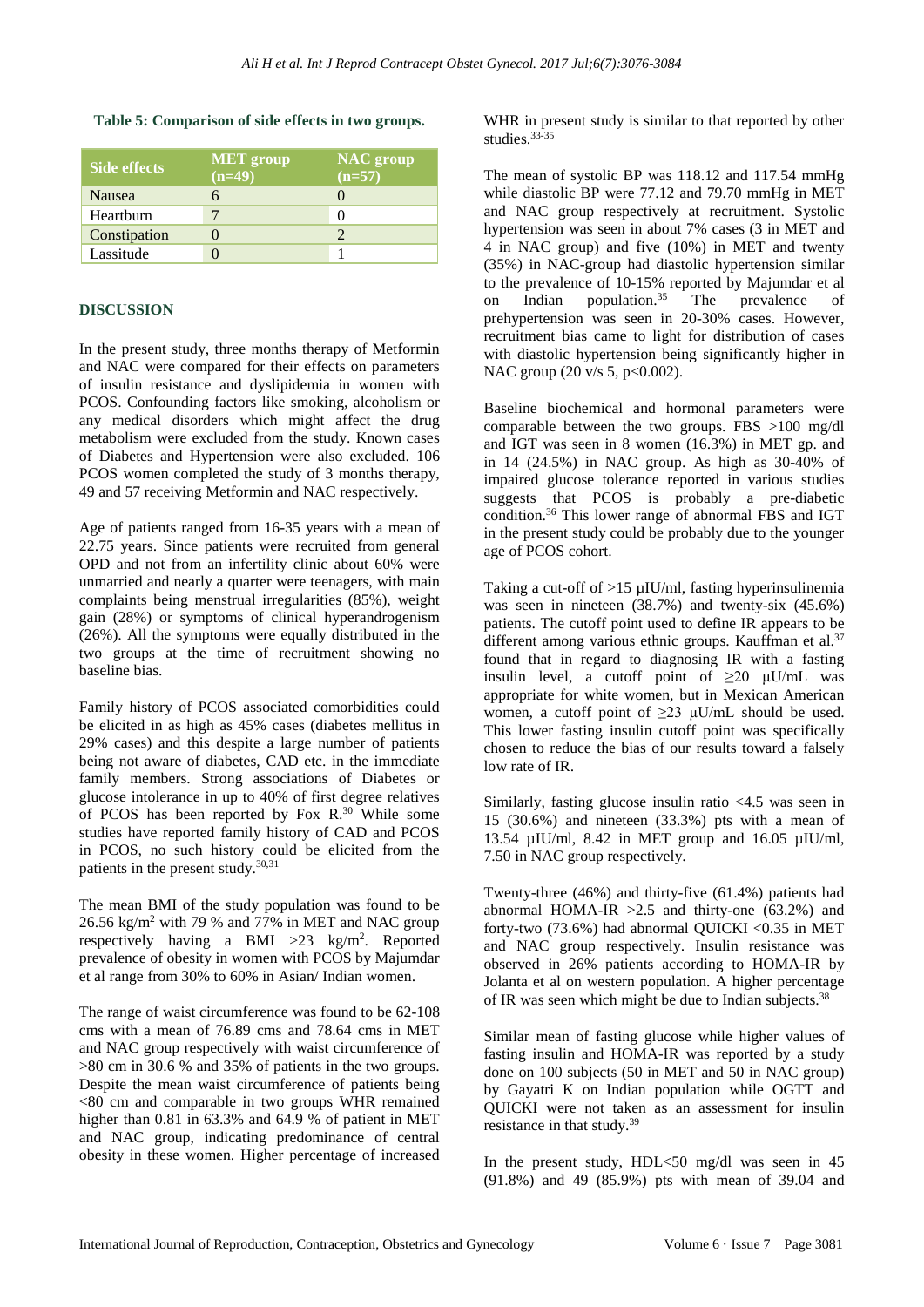40.06 mg/dl in MET and NAC group respectively while TG >150 mg/dl was seen in 6 (12.2%) and 14 (24.56%) patients in two group. It is consistent with other studies which report that dyslipidemia can be seen up to 70% of PCOS patients.

At recruitment, 71% and 79% of the women met the ultrasonographic criteria of Rotterdam in MET and NAC group respectively which is similar to PCO morphology on USG reported in 70-100% of women in several studies.

#### *After 3 months of intervention*

After three months of therapy there was decline in mean of all the anthropometric parameters viz weight, BMI, waist circumference, hip circumference in both the groups but more in N-group while WHR decreased in NAC group after therapy but remained same in MET group. There was significant number of patients who lost weight among the two groups, however, the pre-and posttreatment differences in the other anthropometric parameters were not statistically significant between the two groups.

Gayatri K et al also reported decrease only in weight and no other anthropometric parameters in NAC group and not in the MET group similar to the present study.<sup>40</sup> On the other hand Salehpour et al reported significant improvement in all the parameters in NAC group as compared to placebo after six weeks treatment.<sup>40</sup> In the study by Fulghesu et al wherein, 31 out of 37 women were obese, NAC did not show any significant change in BMI.<sup>6</sup> Similar observation of no significant change in BMI or WHR after six weeks of either NAC or MET was made by Elnashar et al. 41

There was significant improvement in mean of parameters of insulin resistance viz fasting blood sugar, fasting insulin, fasting glucose insulin ratio, HOMA-IR and QUICKI in the two groups more in NAC group. All cases of fasting hyperglycemia became euglycemic after Metformin while this change was observed in only 50% cases after NAC. However, as the number of cases with hyperglycemia were small (6 and 8), this difference was not statistically significant.

Significant improvement in OGTT values were observed in both the groups, more so in the MET group  $(p=0.03$ and 0.046). There are as yet probably no published studies comparing OGTT between metformin and NAC groups. Significant number of patients exhibited lowering of Fasting hyperinsulinemia only in NAC group (p=0.001). Similarly, FG:FI as well as HOMA-IR values improved in significantly higher number of patients only in NAC group  $(p=0.049$  and  $p=0.001)$  as compared to MET group (p= 0.23 and 0.3). QUICKI showed significant improvement in both the groups with a pvalue of 0.04 and 0.006 in the two groups. This is similar to the study by Gayatri K et al, who observed, significant improvement in all the parameters of insulin resistance viz fasting insulin levels, fasting glucose insulin ratio and HOMA-IR only with NAC therapy as compared to metformin therapy.<sup>39</sup>

In a study by Salehpou et al, there was significant drop in serum fasting glucose, fasting insulin and HOMA-IR but the rise in glucose insulin ratio was not found to be significant.<sup>40</sup> Treating 20 PCOS women, Kilicdag noticed that despite the insignificant change in fasting plasma glucose, insulin levels dropped significantly and decline in HOMA-IR was statistically significant in NAC compared with placebo.<sup>8</sup> On the contrary Elnashar reported significant drop in FPG and serum insulin among patients who received metformin and not in NAC group.<sup>41</sup> Fulghesu, assessing insulin sensitivity using colompe euglycemic hyperinsulinemic technique, showed increased sensitivity to insulin and significant decline in insulin area under curve after oral glucose tolerance test after treatment with NAC while fasting plasma glucose (FPG), fasting insulin and glucose area under the curve remained unchanged.<sup>6</sup>

The study showed significant decrease in mean of TG, LDL, VLDL and HDL/LDL ratio with significant increase in HDL within the two groups while not significant among the groups. Similar results were reported by Salehpour and Fulghesu showing significant decrease in total cholesterol, LDL, TG and significant rise in HDL on NAC therapy while no significant improvement was reported by Oner.<sup>6,40,42</sup> Of the Fourteen patients with  $TG > 150$  mg/dl, 9 showed normal TG levels in the NAC group (p=0.04) while no significant decrease was seen in the MET-group.

Metabolic syndrome was seen in 35% (16.3% patients in MET group) at recruitment while only 4% remained in this category after therapy whereas 28% patients were having metabolic syndrome in NAC group which dropped to 19% after 3 months. Both MET and NAC brought about a significant reduction in the number of cases with MS (p=0.09 for MET and 0.002 for NAC). According to International Diabetes Federation criteria, one third of Asian PCOS patients have metabolic syndrome. At baseline 81.6% patients (40/49) in MET group were insulin resistant fulfilling one or more of the diagnostic criteria. The corresponding data for the NAC group was 91% patients (52/57). This baseline prevalence of IR was comparable between the two groups  $(p=0.16)$ . Post therapy IR was documented in 42% (21/49) and 58% (33/57) in MET and NAC groups respectively, revealing a 50% reduction in either group.

More than 50% insulin resistance is generally reported in PCOS patients5. This high value in the present study might be due to lower cut off considered for fasting insulin  $(>15 \mu$ IU/ml) while other studies reporting a lower prevalence in the range of 30-40% have considered a fasting insulin cutoff value of >20 µIU/ml. Taking a cut off of >20 µIU/ml, 25% insulin resistance was seen in the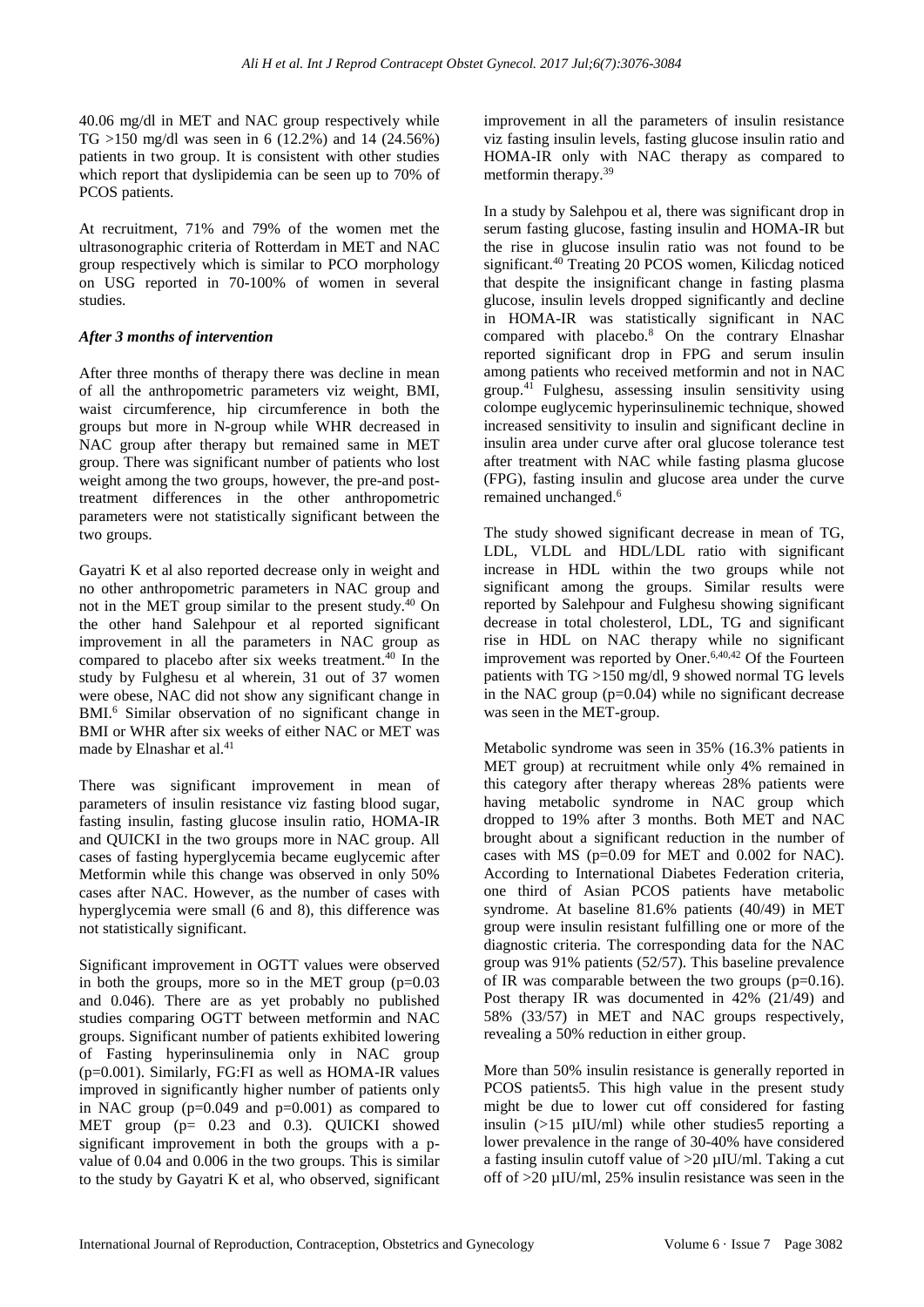present study. NAC was well tolerated by study population with mild side effects of constipation or lassitude reported only by one or two patients in the initial two weeks which however did not result in discontinuation of treatment. Patients on metformin more frequently complained of nausea and heartburn which might be the reason for drop out of 9 patients in this group. Similar high dropouts were reported by Oner in metformin group suggesting the reason to be gastrointestinal side effects while NAC was well tolerated by study subjects. $42$  Different studies done by Gayatri, Salehpour and Fulghesu also reported that NAC showed no adverse effects. 6,39,40

### **CONCLUSION**

Metformin therapy resulted in improvement in weight, fasting blood sugar and parameters of insulin resistance while no improvement in lipid profile was recorded. NAC therapy resulted in improvement in weight, systolic BP, fasting blood glucose, parameters of insulin resistance and lipid profile. Significant and comparable reduction in number of cases with IR and MS was seen in both treatment groups. Side effects of metformin were much higher resulting in non- compliance of treatment. NAC with minimal occasional side effects ensured completion of study by all participants. Superiority of NAC over metformin in ameliorating insulin resistance and metabolic syndrome is evident from this study of 106 patients.

*Funding: No funding sources Conflict of interest: None declared Ethical approval: The study was approved by the Institutional Ethics Committee*

#### **REFERENCES**

- 1. Ciampelli M, Lanzone A. Insulin and polycystic ovary syndrome: a new look at an old subject. Gynecol Endocrinol. 1998;12(4):277-92.
- 2. Diamanti-Kandarakis E. Polycystic ovarian syndrome: pathophysiology, molecular aspects and clinical implications. Expert Rev Mol Med. 2008;10(2).
- 3. Schuring AN, Schulte N, Sonntag B, Kiesel L. Androgens and insulin-two key players in polycystic ovary syndrome. Recent concepts in the pathophysiology and genetics of polycystic ovary syndrome. Gynakol Geburtshilfliche Rundsch 2008;48(1): 9-15.
- 4. Frank S. Polycystic ovary syndrome: a changing perspective. Clin Endocrinol. 1989;31:87-120.
- 5. Lanzone A, Fulghesu AM, Andreani CL, Apa R, Fortini A, Caruso A, et al. Insulin secretion in polycystic ovarian disease: effect of ovarian suppression by GnRH agonist. Hum Reprod. 1990;5(2):143-9.
- 6. Fulghesu AM, Ciampelli M, Muzj G, Belosi C, Selvaggi L, Ayala GF et al. N-acetyl-cysteine

treatment improves insulin sensitivity in women with polycystic ovary syndrome. Fertil Steril. 2002;77(6):1128-35.

- 7. Randeva HS, Lewandowski KC, Drzewoski J, Brooke-Wavell K, O'Callaghan C, Czupryniak L, et al. Exercise decreases plasma total homocysteine in overweight young women with polycystic ovary syndrome. J Clin Endocrinol Metab. 2002;87(10):4496-501.
- 8. Ketel IJ, Stehouwer CD, Serné EH, Korsen TJ, Hompes PG, Smulders YM, et al. Obese but not normal weight women with polycystic ovary syndrome are characterized by metabolic and microvascular insulin resistance. J Clin Endocrinol Metab. 2008:93(9):3365-72.
- 9. Weidmann P, de Courten M, Bohlen L. Insulin resistance, hyperinsulinemia and hypertension. J Hypertens. 1993;Suppl 11(5):S27-38.
- 10. Orio F, Vuolo L, Palomba S, Lombardi G, Colao A. Metabolic and cardiovascular consequences of polycystic ovary syndrome. Minerva Ginecol 2008;60(1):39-51.
- 11. Yilmaz M, Biri A, Bukan N, Karakoç A, Sancak B, Törüner F, et al. Levels of lipoprotein and homocysteine in non-obese and obese patients with polycystic ovary syndrome. Gynecol Endocrinol. 2005;20(5):258-63.
- 12. Robinson S, Henderson AD, Gelding SV. Dyslipidaemia is associated with insulin resistance in women with polycystic ovary syndrome. Clin Endocrinol. 1996;44:277-84.
- 13. Dunaif A, Segal KR, Futterweit W. Profound peripheral insulin resistance, independent Dobr Jansky A of obesity, in polycystic ovary syndrome. Diabetes. 1989;38:1165-74.
- 14. Poretsky L. Commentary: Polycystic ovary syndrome-increased or preserved insulin sensitivity to insulin? J Clin Endo Metabol. 2006;91:2859-60.
- 15. Ek I, Arner P, Bergqvist A, Carlström K, Wahrenberg H. Impaired adipocyte lipolysis in nonobese women with the polycystic ovary syndrome: a possible link to insulin resistance? J Clin Endocrinol Metab. 1997;82:1147-53.
- 16. Dhindsa G, Bhatia R, Dhindsa M, Bhatia V. Insulin resistance, insulin sensitization and inflammation in polycystic ovarian syndrome. J Postgrad Med. 2004;50(2):140-4.
- 17. Moll E, Bossuyt PM, Korevaar JC, Lambalk CB, van der Veen F. Effect of clomifene citrate plus metformin and clomifene citrate plus placebo on induction of ovulation in women with newly diagnosed polycystic ovary syndrome: randomised double blind clinical trial. BMJ. 2006;332(7556):1485.
- 18. Gilling-Smith C, Willis DS, Beard RW, Franks S. Hypersecretion of androstenedione by isolated thecal cells from polycystic ovaries. J Clin Endocrinol Metab. 1994;79(4):1158-65.